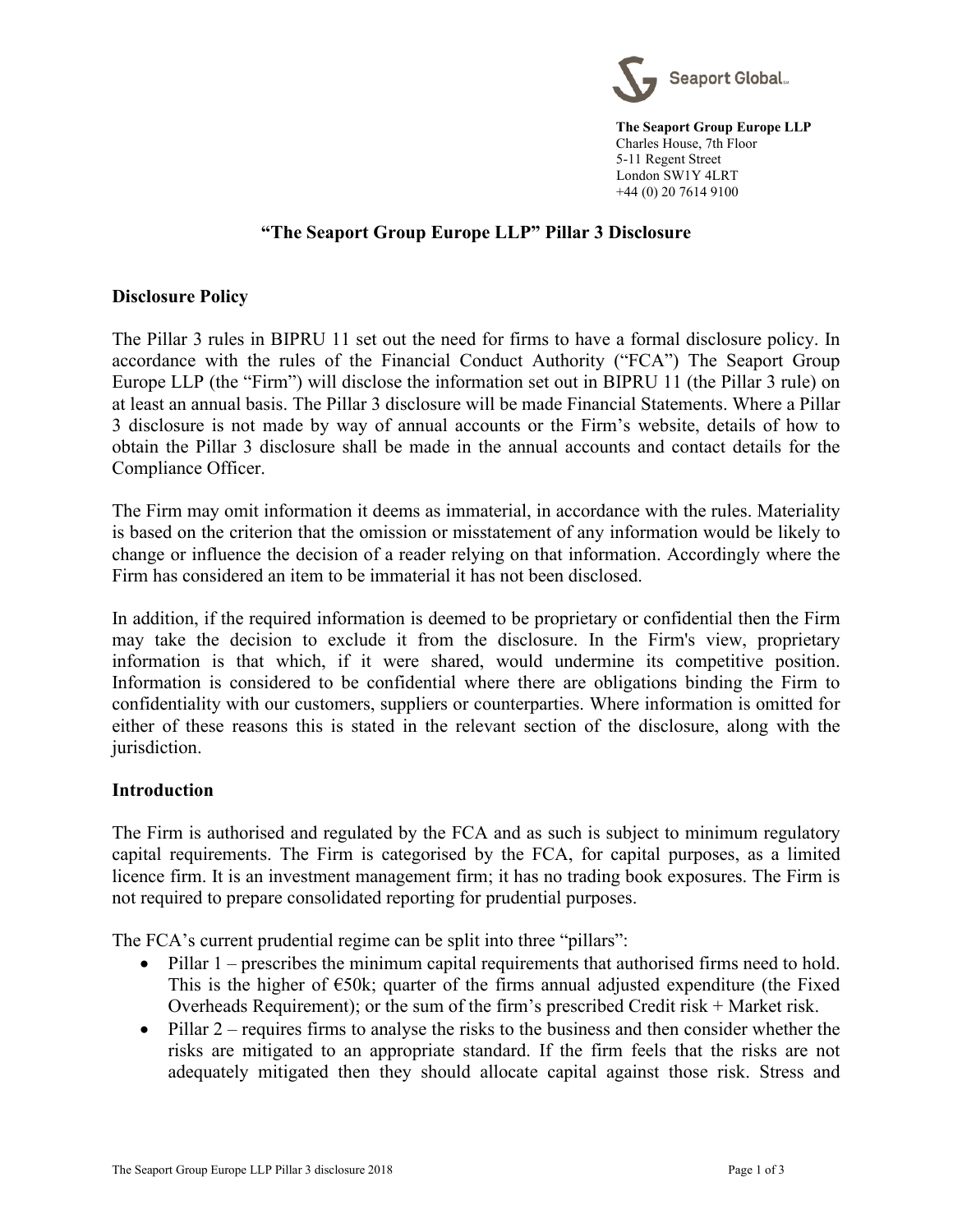

**The Seaport Group Europe LLP** Charles House, 7th Floor 5-11 Regent Street London SW1Y 4LRT +44 (0) 20 7614 9100

scenario tests are conducted to ensure that the processes, strategies and systems are comprehensive and robust and that the allocation of capital is sufficient.

• Pillar 3 - requires firms to develop a set of disclosures which will allow market participants to assess key information about the Firm's underlying risks, risk management controls and capital position.

The Fixed Overheads Requirement determines the Firm's Capital Resources Requirement.

The Firm is a Limited Liability Partnership and its capital arrangements are established in its Partnership deed. Its capital is summarised as follows:

| Members' capital                    | £000 $\degree$ s |
|-------------------------------------|------------------|
| Revenue reserves                    | 823              |
| Members' capital and other reserves | 823              |

The main features of the Firm's Capital Resources Requirement are as follows:

| <b>Capital Item</b>                        | $\pounds$ '000s |
|--------------------------------------------|-----------------|
| Tier 1                                     |                 |
| Permanent share capital                    |                 |
| Eligible LLP member's capital              | 823             |
| Externally verified interim net profits    | 0               |
| Total tier 2                               |                 |
| Deductions from tier 1 and tier 2 capital  |                 |
| Total capital resources, net of deductions | 823             |

## **Risk Management**

Due to the size, nature, scale and complexity of the Firm, there is no independent risk management function. The Partners of the Firm determine the business strategy and risk appetite along with the risk management policies and procedures. An identification of risks to the Firm are considered and the Firm's resultant exposure is assessed after the application of both management and mitigation of these risks. Furthermore the Firm then conduct a series of stress tests and scenario analyses on these risks to determine the effect they would have on the firm.

If necessary the Firm would allocate extra capital to the relevant risk, as per the Pillar 2 requirement: this has not been deemed necessary. This process is conducted at Partners meetings